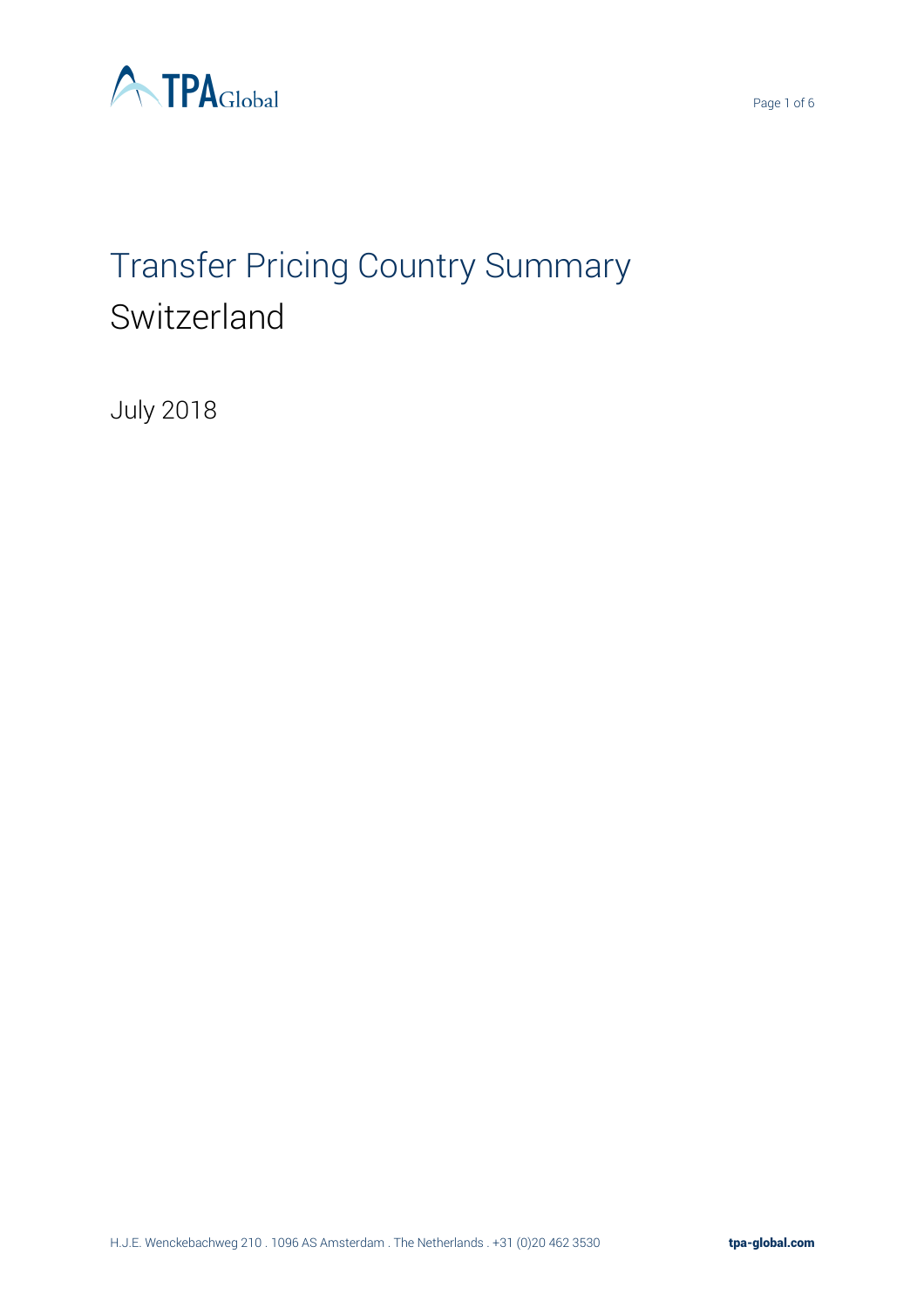

# Legislation

## Existence of Transfer Pricing Laws/Guidelines

There are no specific transfer pricing regulations. However, legal support for adjusting profits of a taxpayer is derived from the arm's length principle in Article 58 of the Federal Law on Direct Federal Tax and Article 24 of the Federal Law on the Harmonization of the Cantonal and Communal Taxes on a cantonal level. Furthermore, the Swiss Federal Tax Administration (SFTA) instructed the cantonal tax administrations in Circular Letter issued on 17 September 1997 that when taxing multinational enterprises, they should take into consideration the OECD Transfer Pricing Guidelines. Switzerland has agreed to apply the key aspects of the OECD Transfer Pricing Guidelines.

There are a number of circulars and circular letters that imply transfer pricing regulations, such as:

- − Circular Letter No. 6 issued in June 1997, which regards hidden equity;
- − Circular letter No. 8 issued in December 2001, which regards the international profit allocation of principal companies;
- − Circular Letter No. 4 issued in March 2004, which states that the remuneration for services performed by service companies should respect the arm's length principle by selecting an appropriate transfer pricing method and an arm's length margin of mark up.

On yearly basis, SFTA publishes a Circular letter regarding the interest rates for inter-company loans in Swiss Francs and a Circular letter regarding the interest rates for inter-company loans in foreign currencies. The interest rates vary per currency.

A draft legislation regarding corporate tax reform is in its final stages of parliamentary works. It is expected that the new legislation will be enacted in 2019/2020.

#### Implementation of BEPS-related documentation requirements

Switzerland implemented the Country-by-country reporting obligation in its legislation. The CbCR law entered into force on 1 December 2017.

## Definition of Related Party

There are no formal related party disclosure requirements. In general, the OECD definition regarding associated enterprise is applied. Therefore, a related party is considered to be a direct or indirect shareholder of (a) the Swiss company, (b) any other group company or (c) a third party fronting for them.

The Swiss Federal Supreme Court has in his jurisprudence clearly defined this expression. An entity is considered as a related party if primarily a commercial or secondarily a personal close relationship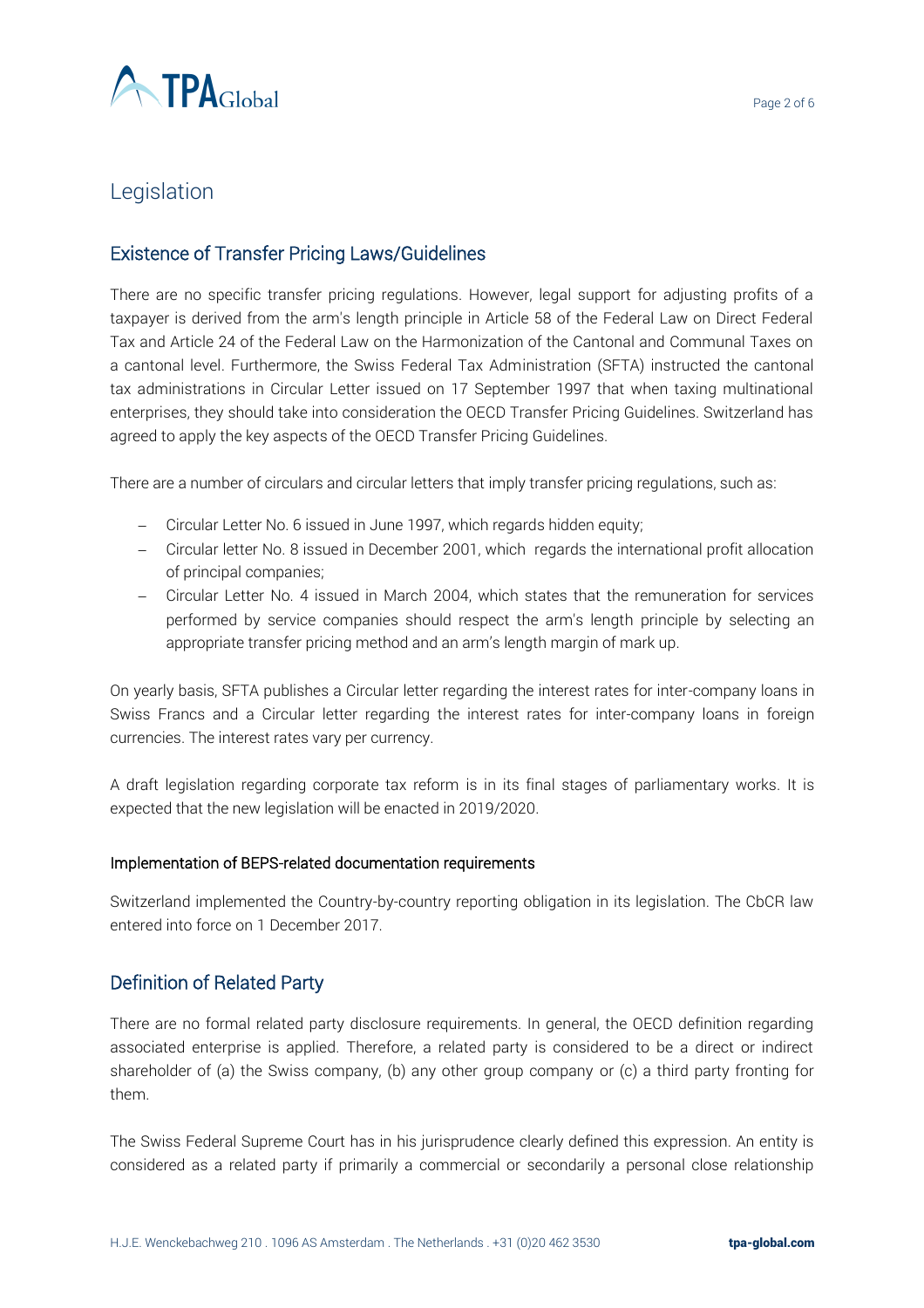

exists between the two entities. Therefore, a direct or indirect participation in the management, control or capital is not required. The crucial question is if the tested transaction was conducted only because of the associated relationship or not.

# Transfer Pricing Scrutiny

The risk that transfer pricing issues are scrutinized during an audit has increased (medium level of audit risk). Transfers of intangibles, services, intercompany financing or business restructuring are usually more scrutinized.

There is no specific TP audit in Switzerland so far. Transfer pricing can potentially be audited during the normal tax audit procedure.

The cantonal tax authorities are now more active regarding transfer pricing during a tax audit, in particular towards foreign companies showing a balance sheet loss. The FTA is also becoming more active toward foreign companies, in particular regarding WHT related to deemed dividend and Swiss value-added tax (VAT), when applicable.

## Transfer Pricing Penalties

There are no specific transfer pricing penalties, but general penalty rules apply. However, penalties are only imposed in case of fraud or negligence. Interest charges for late payment are due in case of adjustments.

As a non-arm's length transaction can be considered as a hidden distribution of profits, a transfer pricing adjustment can result in the payment of Swiss withholding tax of 35% or a gross-up to 54% (if not borne by the beneficiary). Nevertheless, the company may request for a total or partial refund based on the applicable double taxation agreement between Switzerland and the concerned foreign state.

## Advance Pricing Agreement (APA)

Advance Pricing Agreements can be concluded with the Swiss tax authorities. Even though there are no specific formal procedures, tax rulings are a common practice in Switzerland. Also, SFTA participates in bilateral and multilateral APAs in accordance with Mutual Agreement provision in the applicable double tax treaty. APA is generally granted for 3 to 7 years but it may be subject to different negotiation.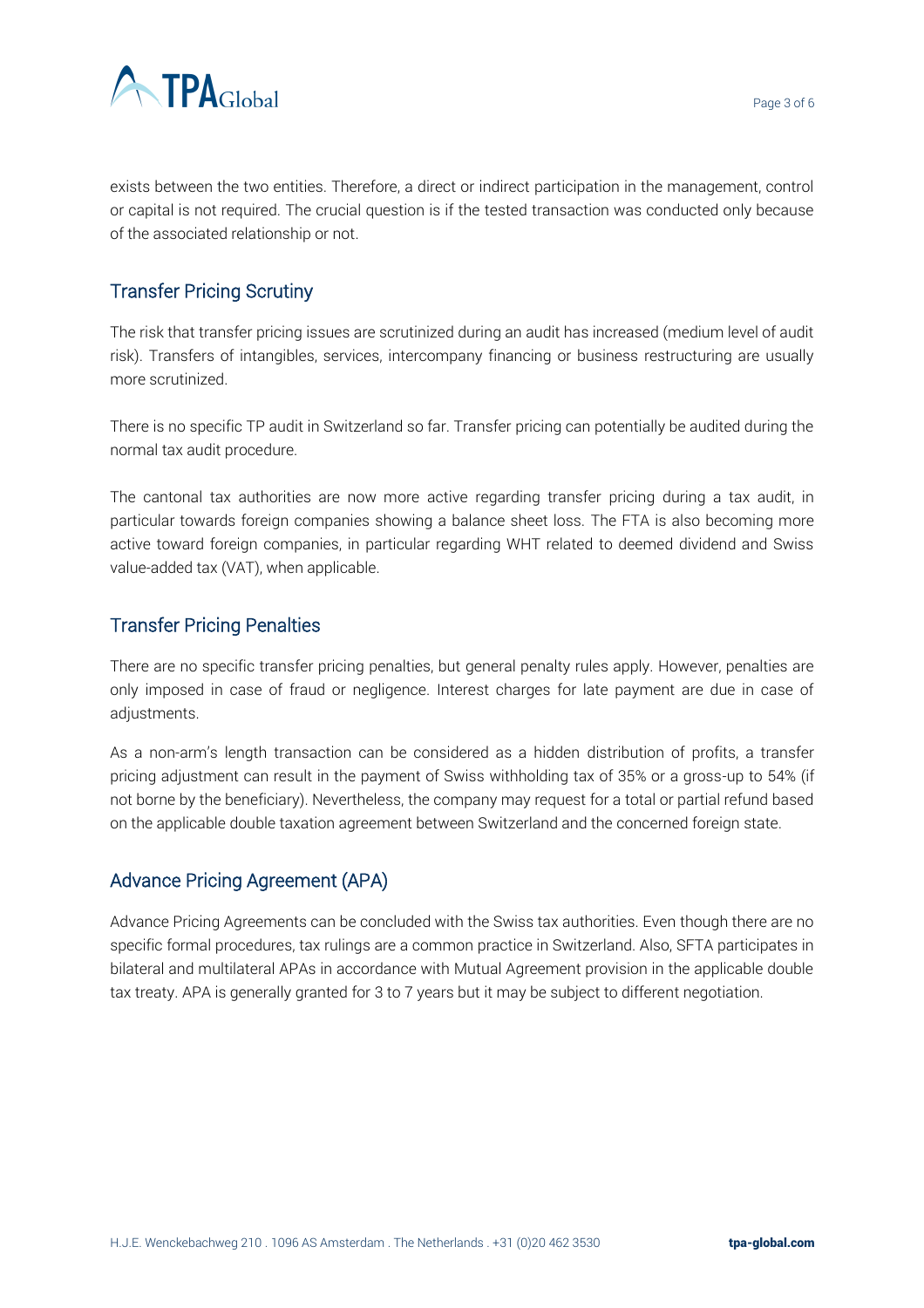

# Documentation and Disclosure Requirements

## Tax Return Disclosures

There are no specific disclosures with respect to transfer pricing.

## Level of Documentation

Swiss tax law does not have specific requirement in terms of documentation with the exception of the Country-by-country reporting obligation (please refer hereafter to the paragraph concerning the Country-by-country reporting obligation).

The taxpayer must submit documentation (most often within 30 days) upon request from the tax authorities as part of the normal tax audit. According to article 126 FDTA and article 42 FHDT, the taxpayer should provide all necessary documents for properly assessing the taxable income.

In case of intercompany transactions, the taxpayer must be able to demonstrate that transfer prices applied are based on sound economic and commercial reasoning. There is no specific formal requirement but the taxpayer should prepare appropriate documentation depending on its structure and/or activities.

If the tax authorities do not request for further information, the taxpayer has no obligation to maintain TP documentation, although it is now highly recommended to prepare adequate documentation.

There is no formal requirement in terms of TP documentation in Switzerland then the documentation may be limited. The only requirement is that the documentation provided should respond sufficiently to the tax authorities' request. The Swiss practice is to refer to the OECD guidelines on Transfer Pricing and thus it is expected that intercompany transactions adhere to the arm's length principle.

#### Country-by-country reporting obligation

Switzerland signed the Multilateral Competent Authority Agreement on the Exchange of Country-by-Country (CbC) Reports and adopted the CbC reporting standards in its domestic legislation. The law and the ordinance regarding the CbC reporting entered into force as of 1 December 2017.

The obligation to prepare and file a CbC report will become mandatory for the first time from the tax year 2018 onwards. The first exchange between Switzerland and its partner states or countries that have signed the multilateral competent authority agreement (MCAA) will be mandatory from 2020 onwards.

To enable Swiss-based and only Swiss-based companies to meet with the generally expected earlier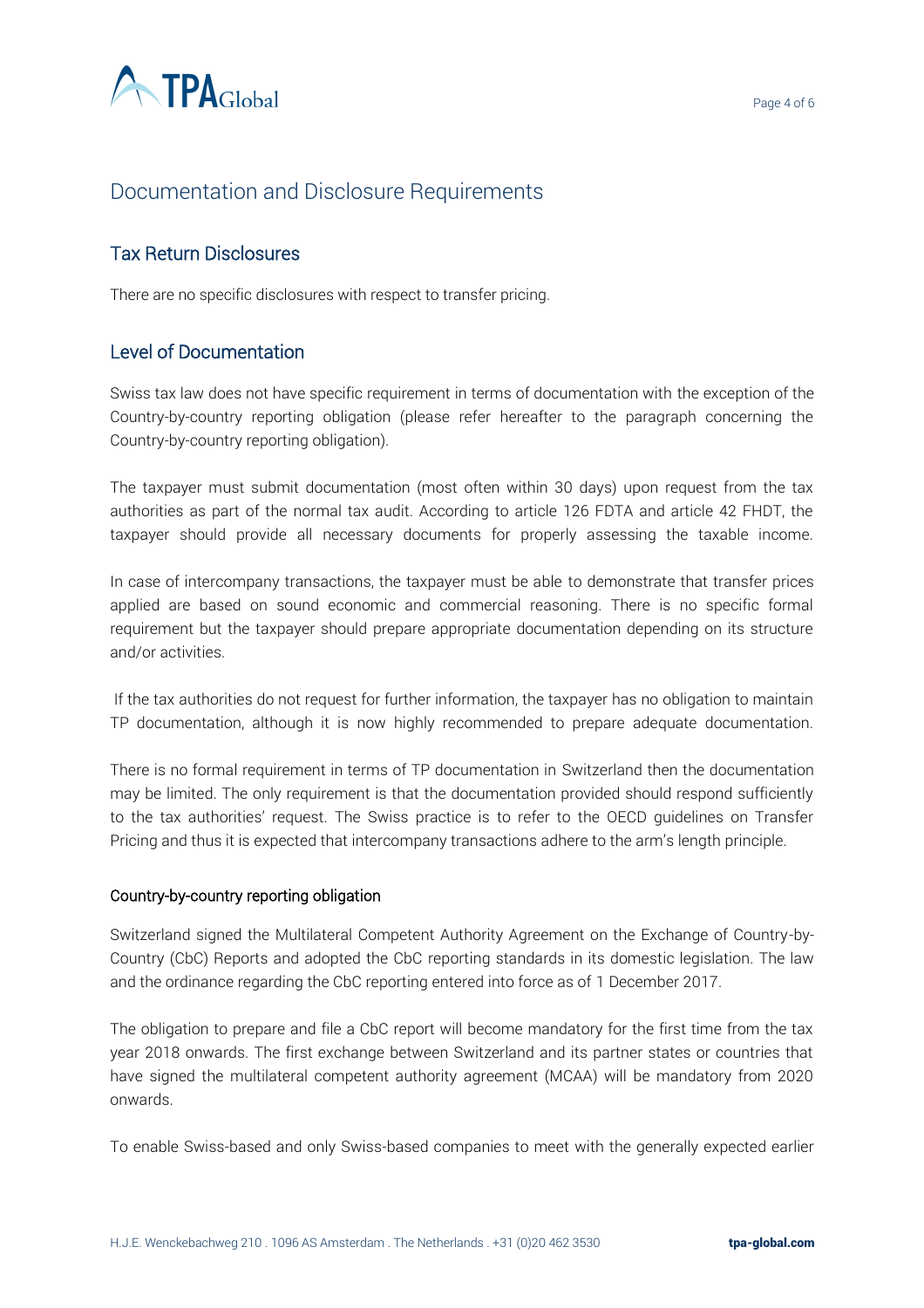



exchange of CbCR from the tax year 2016 onwards, the Ordinance and in particular the law foresee voluntary submission of CbCR for tax periods before 2018. These reports can be transmitted by the Federal Tax Administration (FTA) based on the MCAA on the Exchange of CbCR to partner states from 2018 onwards. The FTA published on its website the procedure to follow.

#### Content of Transfer Pricing documentation

There is no specific requirement in terms of content except for the fact that the taxpayer should provide appropriate documentation to support positions taken. The notion of "appropriate documentation" is not defined and varies on a case by case appreciation.

## Record Keeping

There are no specific transfer pricing regulations or rules dealing with record keeping. There are general and mandatory record keeping rules in the statutory accounting regulations, though.

#### Language for Documentation

Documentation should be drafted in the official language of the cantonal authorities where the company is established. The official languages of Switzerland are: German, French, Romansh or Italian. English documentation may also be accepted, but it is expected that the documents have to be translated into the relevant official language, upon request.

## Small and Medium Sized Enterprises (SMEs)

There are no specific provisions with regard to the documentation requirements for small and medium sized enterprises.

#### Deadline to Prepare Documentation

There is no statutory deadline for preparation of transfer pricing documentation. It is highly recommended that the documentation is prepared in advance and that the transfer pricing methodology applied in transactions with related parties be properly documented.

#### Deadline to Submit Documentation

There is no statutory deadline for submitting the document. If the tax authorities request transfer pricing documentation during a tax audit, the deadline is generally 30 days after the request has been made. This time limit may be extended at the discretion of the tax authority if the taxpayer so requests.